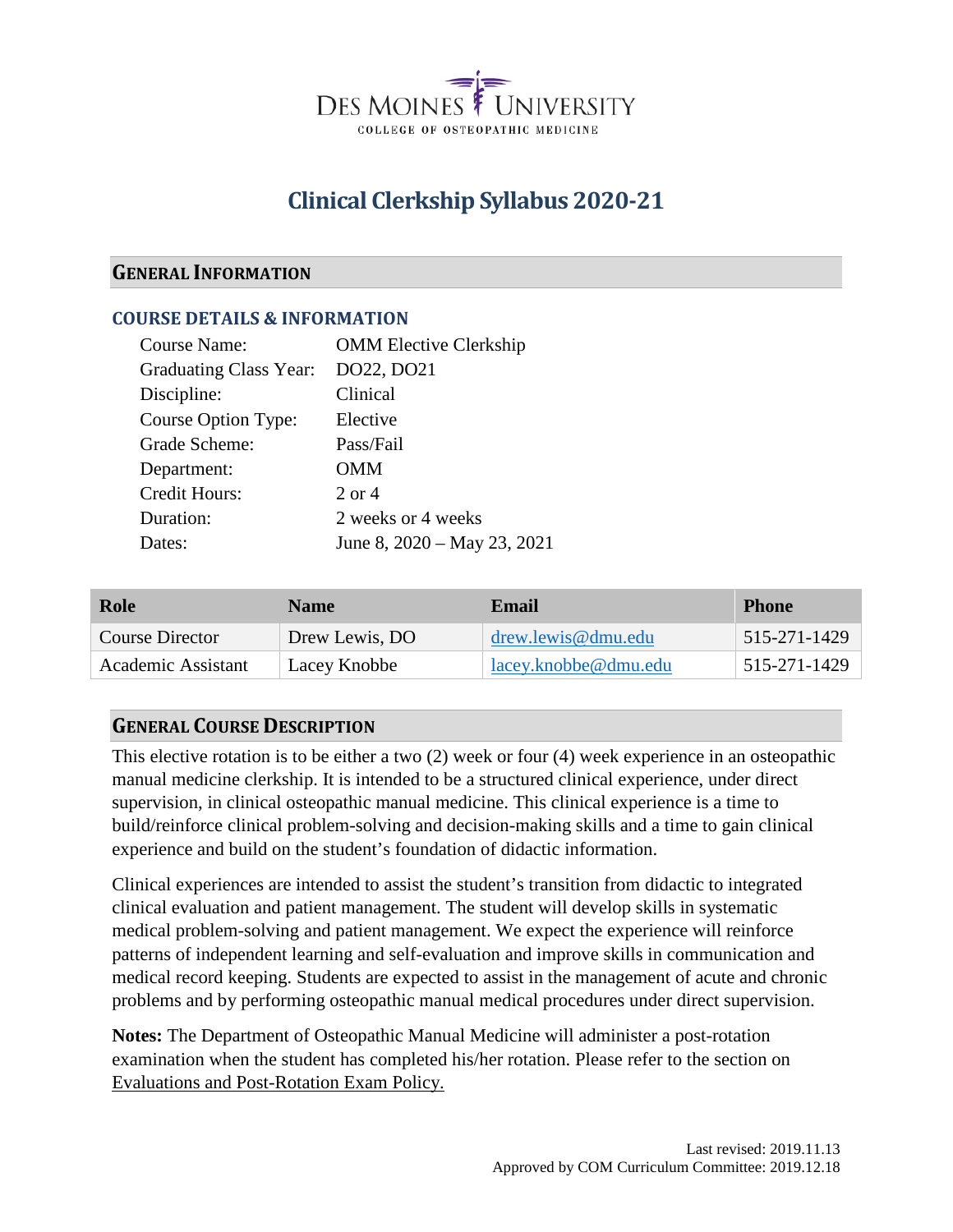## **AOA COMPETENCIES AND COURSE SCHEDULE**

The table below defines each of the seven competency domains set forth by the AOA.

| <b>AOA Core Competencies</b><br><https: core-competencies="" corecompetencyreport2012.pdf?sfvrsn="4" default-source="" docs="" www.aacom.org=""></https:> |                                                                                                                                                                                                                                                                                                                                                     |  |  |  |
|-----------------------------------------------------------------------------------------------------------------------------------------------------------|-----------------------------------------------------------------------------------------------------------------------------------------------------------------------------------------------------------------------------------------------------------------------------------------------------------------------------------------------------|--|--|--|
| I. Osteopathic Principles and<br>Practices                                                                                                                | Students will provide osteopathic care to patients that supports the promotion of health and delivery of<br>compassionate, appropriate, and effective treatment of disease based on patient information and<br>preferences, evidence-based medicine, and clinical judgment.                                                                         |  |  |  |
| II. Medical Knowledge                                                                                                                                     | Students will demonstrate knowledge of established and evolving biomedical, clinical, epidemiological,<br>and psychosocial/behavioral concepts and their application to patient-centered care.                                                                                                                                                      |  |  |  |
| III. Patient Care                                                                                                                                         | Students will demonstrate best practices in the delivery of patient-centered care with respect to data<br>gathering and documentation, determination of differential diagnoses and treatment planning,<br>implementation of clinical procedures, and the provision of clinical services consistent with health<br>promotion and disease prevention. |  |  |  |
| IV. Interpersonal and<br><b>Communication Skills</b>                                                                                                      | Students will demonstrate effective listening, speaking, writing, and nonverbal communication skills<br>with patients or other members of the health care and academic environment.                                                                                                                                                                 |  |  |  |
| V. Professionalism                                                                                                                                        | Students will conduct themselves with poise, courtesy, honesty and responsibility when dealing with<br>patients or other members of the health care and academic environment. Students will engage in self-care<br>and regulation in order to maintain a productive career in medicine.                                                             |  |  |  |
| VI. Practice-Based Learning<br>and Improvement                                                                                                            | Students will appraise, assimilate, and apply scientific evidence to the care of their patients. They will<br>engage in self-evaluation and life-long learning to ensure optimal patient outcomes.                                                                                                                                                  |  |  |  |
| <b>VII. Systems-Based Practice</b>                                                                                                                        | Students will demonstrate a knowledge of health care systems and the resources available to provide<br>comprehensive quality patient care and processes to deal with impediments to patient safety, quality, and<br>access to care.                                                                                                                 |  |  |  |

This course assesses associated AOA competencies and sub-competencies as noted in the table below.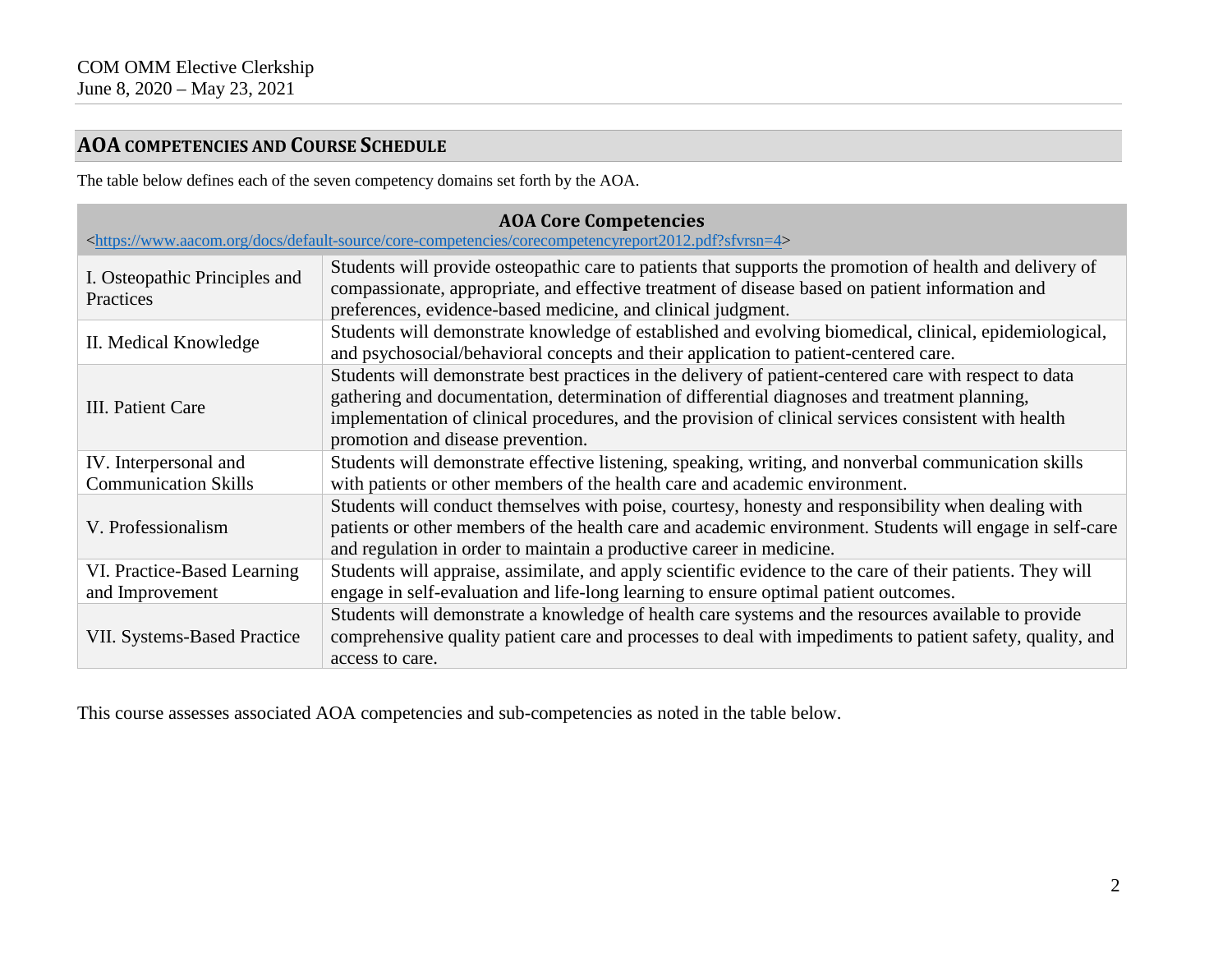## **COURSE GOALS, OUTCOMES & COMPETENCIES**

- Develop a general competency and knowledge base of palpation skills regarding practice using osteopathic manipulative medicine in an outpatient setting under supervision.
- Develop a core knowledge of general disease processes in adult and child patient medical care in an osteopathic manipulative clinic.
- Recognize how to apply osteopathic manipulative medicine as both a diagnostic and treatment modality.

| <b>Learning Outcome</b>                                                                                                                                         | <b>AOA/AACOM</b><br><b>Competencies</b>                                                                                                                                                                                  | <b>EPAs</b>      | <b>Instructional</b><br><b>Methods</b> | <b>Assessment</b><br><b>Methods</b>                                                                                     | <b>Resources</b>                                                              |
|-----------------------------------------------------------------------------------------------------------------------------------------------------------------|--------------------------------------------------------------------------------------------------------------------------------------------------------------------------------------------------------------------------|------------------|----------------------------------------|-------------------------------------------------------------------------------------------------------------------------|-------------------------------------------------------------------------------|
| Identify the signs and symptoms,<br>differential diagnosis,<br>management and treatment of the<br>diseases and medical conditions<br>in an OMM specialty clinic | I.1.a, I.1.b, I.1.c, I.1.d,<br>I.1.e, I.2.a, I.2.b, I.2.c,<br>I.3.b, I.3.c.1, I.3.c.2, I.3.d,<br>I.3.g, I.3.h, I.3.i, I.3.j, I.5.b,<br>I.5.c, II.1.a, II.1.d, II.1.f                                                     | EPA <sub>2</sub> | Clinical Experience -<br>Ambulatory    | $Exam -$ Institutionally<br>Developed,<br>written/computer-based;<br>Participation; Oral<br><b>Patient Presentation</b> | Patient—Receiving<br>Clinical Care;<br>Electronic<br>Health/Medical<br>Record |
| Collaborate with other health care<br>professionals to provide patient-<br>centered care                                                                        | III.6.f, III.6.g, III.6.h,<br>IV.4.g, IV.4.h, IV.4.k,<br>IV.4.1, VII.2.a, VII.2.b                                                                                                                                        | EPA <sub>9</sub> | Clinical Experience -<br>Ambulatory    | Participation                                                                                                           | Patient-Receiving<br>Clinical Care;<br>Electronic<br>Health/Medical<br>Record |
| Elicit a record of an organized,<br>focused medical history.                                                                                                    | III.1.b, III.1.e                                                                                                                                                                                                         | EPA <sub>1</sub> | Clinical Experience -<br>Ambulatory    | Participation; Oral<br><b>Patient Presentation;</b><br><b>Clinical Documentation</b><br>Review                          | Patient-Receiving<br>Clinical Care;<br>Electronic<br>Health/Medical<br>Record |
| Conduct and record an<br>osteopathic structural<br>examination and document<br>findings using acceptable<br>osteopathic terminology under<br>supervision        | I.2.a, I.2.b, I.2.c, I.2.d,<br>I.2.e, I.2.f, I.2.g, I.2.h, I.2.i<br>I.3.a, I.3.b, I.3.c.1, I.3.c.2,<br>I.3.d, I.3.e, I.3.f, I.3.g,<br>I.3.g.1, I.3.h, I.3.i, I.3.j,<br>I.4.d, I.5.a, I.5.b, I.5.c, I.6.e<br>I.7.b, I.7.d | EPA <sub>1</sub> | Clinical Experience -<br>Ambulatory    | Participation; Oral<br><b>Patient Presentation;</b><br><b>Clinical Documentation</b><br>Review                          | Patient—Receiving<br>Clinical Care;<br>Electronic<br>Health/Medical<br>Record |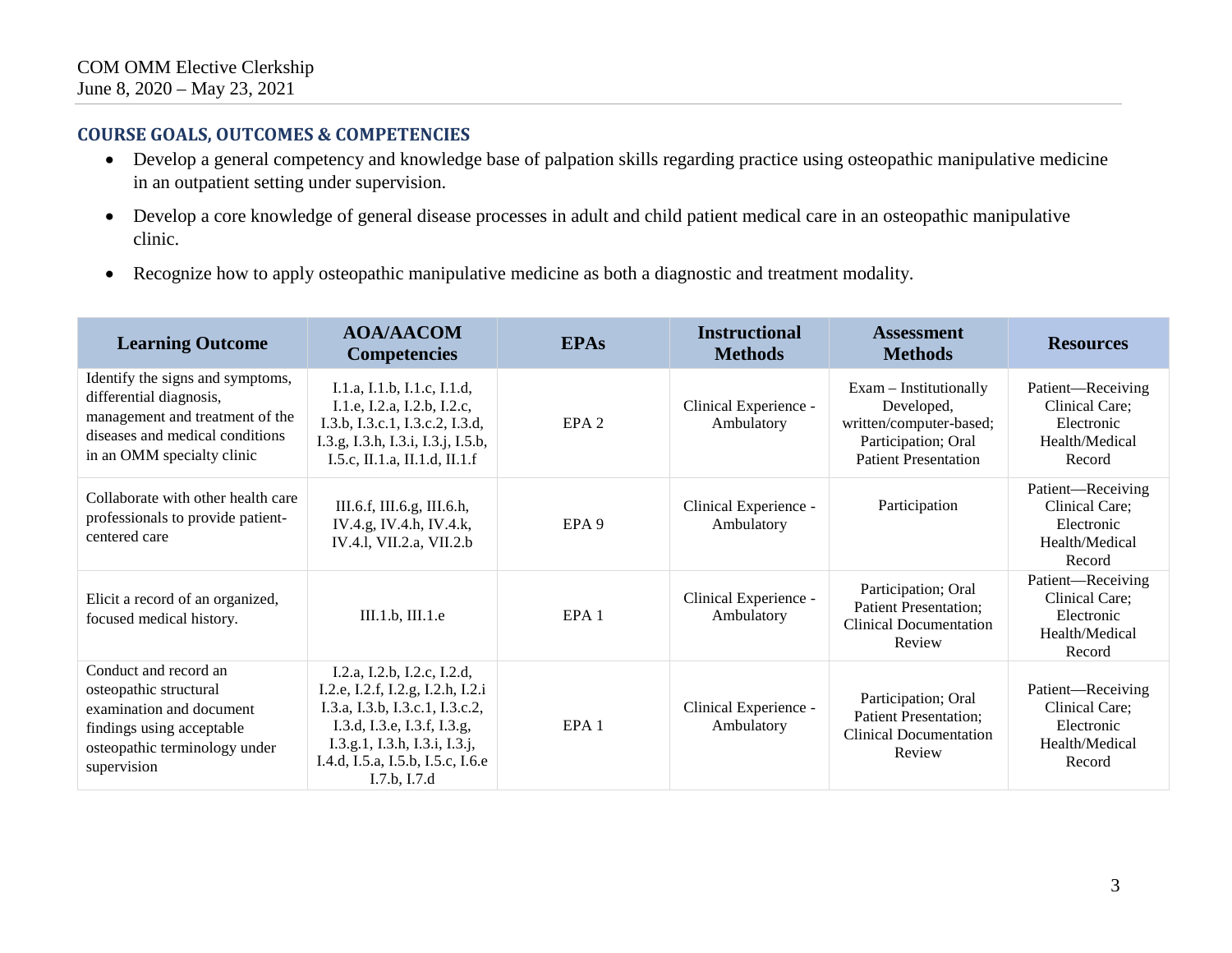#### COM OMM Elective Clerkship June 8, 2020 – May 23, 2021

| <b>Learning Outcome</b>                                                                                                                                                                                                                                                                       | <b>AOA/AACOM</b><br><b>Competencies</b>         | <b>EPAs</b>      | <b>Instructional</b><br><b>Methods</b> | <b>Assessment</b><br><b>Methods</b>                                                            | <b>Resources</b>                                                                                         |
|-----------------------------------------------------------------------------------------------------------------------------------------------------------------------------------------------------------------------------------------------------------------------------------------------|-------------------------------------------------|------------------|----------------------------------------|------------------------------------------------------------------------------------------------|----------------------------------------------------------------------------------------------------------|
| Identify common structural<br>patterns generated by medical<br>pathology.                                                                                                                                                                                                                     | I.3.b, I.3.c1, I.3.c2, I.3.g,<br>I.4.d, III.1.g | EPA <sub>7</sub> | Clinical Experience -<br>Ambulatory    | Participation; Oral<br><b>Patient Presentation;</b><br><b>Clinical Documentation</b><br>Review | Patient-Receiving<br>Clinical Care;<br>Electronic<br>Health/Medical<br>Record                            |
| Apply osteopathic manual<br>medicine techniques to<br>effectively address common<br>medical problems.                                                                                                                                                                                         | III.3.b, I.3.g, I.3.g-1                         | <b>EPA 12</b>    | Clinical Experience -<br>Ambulatory    | Participation; Oral<br><b>Patient Presentation;</b><br><b>Clinical Documentation</b><br>Review | Patient-Receiving<br>Clinical Care;<br>Electronic<br>Health/Medical<br>Record                            |
| Formulate a logical differential<br>diagnosis.                                                                                                                                                                                                                                                | III.2.a, III.2.b, III.2.c, I.4.b<br>I.4.g.      | EPA <sub>2</sub> | Clinical Experience -<br>Ambulatory    | Participation; Oral<br><b>Patient Presentation;</b><br><b>Clinical Documentation</b><br>Review | Patient-Receiving<br>Clinical Care;<br>Electronic<br>Health/Medical<br>Record                            |
| Recommend and interpret<br>common diagnostic and screening<br>tests                                                                                                                                                                                                                           | III.1.k, III.2.a,                               | EPA <sub>3</sub> | Clinical Experience -<br>Ambulatory    | Participation; Oral<br><b>Patient Presentation;</b><br><b>Clinical Documentation</b><br>Review | Patient-Receiving<br>Clinical Care;<br>Electronic<br>Health/Medical<br>Record; Educational<br>Technology |
| Formulate an appropriate plan for<br>confirming and treating the<br>diagnosis.                                                                                                                                                                                                                | III.4.a, III.4.b, III.4.d,<br>III.4.f, I.4.c    | EPA <sub>7</sub> | Clinical Experience -<br>Ambulatory    | Participation; Oral<br><b>Patient Presentation;</b><br><b>Clinical Documentation</b><br>Review | Electronic<br>Health/Medical<br>Record                                                                   |
| Integrate the use of recognized<br>osteopathic treatment modalities<br>into patient care.<br>These may include: muscle<br>energy, high velocity/low<br>amplitude, strain/counterstrain,<br>myofascial release, cranial, soft<br>tissue, facilitated positional<br>release and Still technique | III.4.d, I.5.b                                  | <b>EPA 12</b>    | Clinical Experience -<br>Ambulatory    | Participation; Oral<br><b>Patient Presentation;</b>                                            | Patient-Receiving<br>Clinical Care;<br>Electronic<br>Health/Medical<br>Record                            |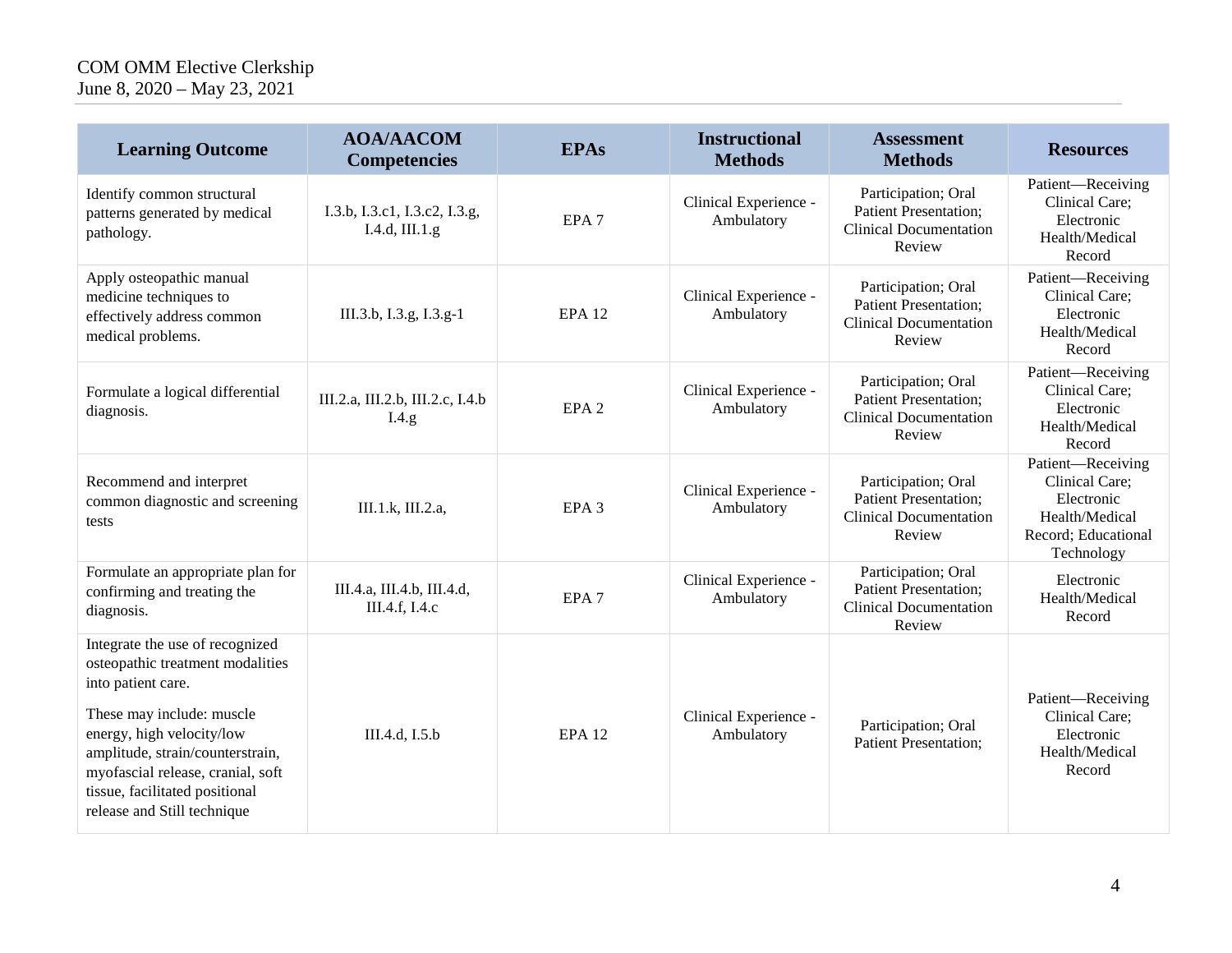#### COM OMM Elective Clerkship June 8, 2020 – May 23, 2021

| <b>Learning Outcome</b>                                                                       | <b>AOA/AACOM</b><br><b>Competencies</b>             | <b>EPAs</b> | <b>Instructional</b><br><b>Methods</b> | <b>Assessment</b><br><b>Methods</b>                 | <b>Resources</b>                   |
|-----------------------------------------------------------------------------------------------|-----------------------------------------------------|-------------|----------------------------------------|-----------------------------------------------------|------------------------------------|
| Professionally approach and<br>examine patients in a confident<br>and non-threatening manner. | III.5.g, III.5.f, III.5.d,<br>III.5.a, V.7.a, V.7.b | $EPA$ 12    | Clinical Experience -<br>Ambulatory    | Participation; Oral<br><b>Patient Presentation;</b> | Patient-Receiving<br>Clinical Care |

## *Content Mapping:*

| <b>Organ System</b>        | Scientific Understanding of Health &<br><b>Disease Mechanisms</b> | <b>Health Care Delivery</b>           |
|----------------------------|-------------------------------------------------------------------|---------------------------------------|
| Nervous, including sensory | Anatomy-normal, abnormal                                          | Examination and recognition           |
| Musculoskeletal            | Neurology-normal, abnormal                                        | Gathering patient information         |
| Respiratory                | Osteopathic Principles—normal, homeostasis                        | Information management and technology |
| Lymphatic                  | Osteopathic Principles—somatic and visceral<br>dysfunction        | Medical ethics and professionalism    |
| Immune                     | Physiology—normal, abnormal                                       | Physician-patient communication       |
| Digestive                  | Immunology—normal, abnormal                                       | Teamwork and collaboration            |
| Cardiovascular             |                                                                   |                                       |
| Reproductive               |                                                                   |                                       |
| Cardiovascular             |                                                                   |                                       |
| Urinary/Excretory          |                                                                   |                                       |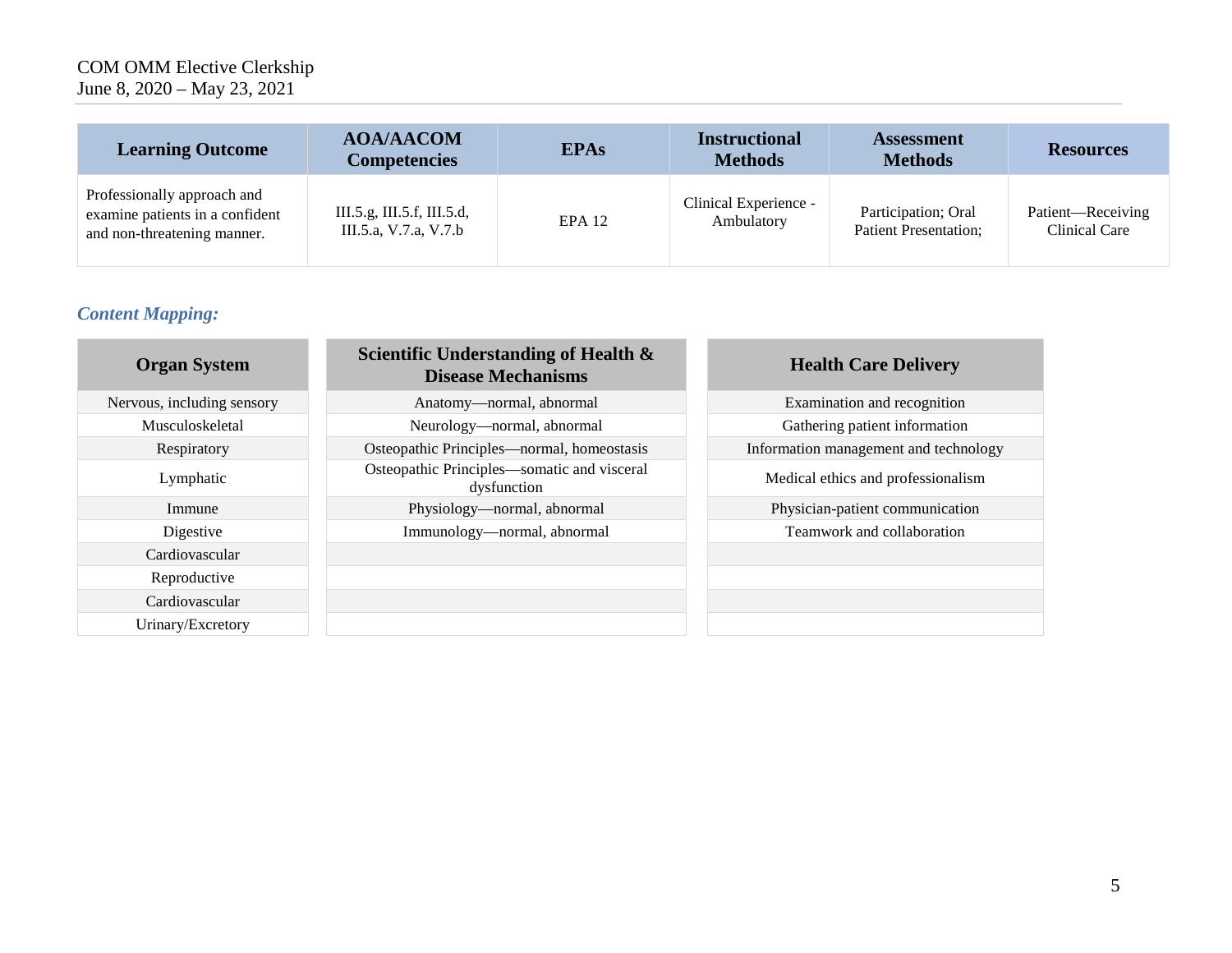*Patient Conditions:* To ensure a comparable and quality experience while on clerkship, rotations may have a list of patient conditions and procedures that students must encounter during the experience. Students document exposure to these conditions and procedures through patient encounter logging (please see case log section below). If a student does not meet the minimum exposure to a condition or procedure, an assignment in the form of a video, module, or reading assignment will be available to the student. Below are the patient conditions for this rotation:

| <b>Patient Condition / Clinical Diagnoses</b>                                      | <b>Procedure</b>                   |
|------------------------------------------------------------------------------------|------------------------------------|
| Headache                                                                           | Osteopathic manipulative treatment |
| Concussion                                                                         |                                    |
| Pregnancy                                                                          |                                    |
| Spinal stenosis                                                                    |                                    |
| Disc disease                                                                       |                                    |
| <b>GERD</b>                                                                        |                                    |
| Pulmonary disease (upper respiratory tract<br>infections/pneumonia/ COPD)          |                                    |
| Low-back pain                                                                      |                                    |
| Neck pain                                                                          |                                    |
| Upper and lower extremity pain (injuries/overuse<br>issues/DJD/radicular symptoms) |                                    |
| Thoracic pain                                                                      |                                    |
| Constipation                                                                       |                                    |
| Osteoarthritis                                                                     |                                    |
| Fibromyalgia                                                                       |                                    |
| Torticollis                                                                        |                                    |
| Musculoskeletal pain                                                               |                                    |
|                                                                                    |                                    |

\*Indicates a core, peer-reviewed diagnosis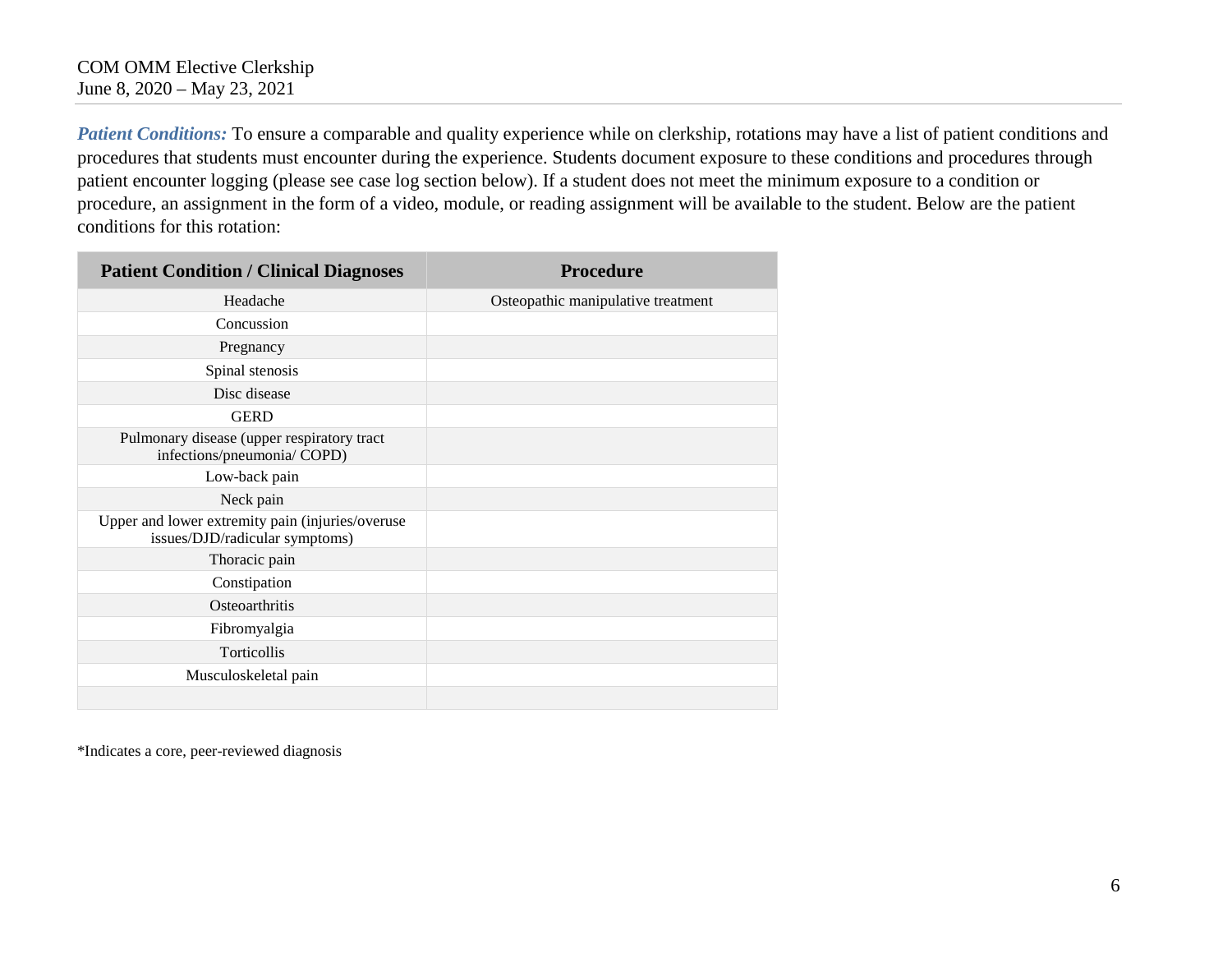## **STUDENT RESPONSIBILITIES**

#### **Formative Assessment**

Students are required to request mid-rotation feedback from their preceptor and implement at least one of the suggested changes. At the conclusion of the rotation, the student will be required to write a short summary of what change they made and how it enhanced their education. This will occur on the site evaluation and is required for passing the rotation. Students who encounter barriers in obtaining their mid-rotation feedback should notify the clerkship director within one week.

## **Case Logs**

One of the mechanisms for monitoring a student's progress, patient load, rotation experience and competency achievement is through the student's case logs.

Students on every clinical rotation are expected to:

- Complete a daily log of all patient encounters
	- o Each patient encounter requires a diagnosis
	- o Students must ensure the accuracy of the data, including the rotation name. Entering logs under the incorrect rotation name, for instance, is considered as being in non-compliance with the case log policy.
- Students are required to log all patient encounters. If a student is on a low volume rotation, which is defined as less than 15 encounters per week, their clerkship coordinator should be notified by the halfway point of the rotation.
- Students must log non-clinical activities such as residency interviews, board exams, research, didactic activities and absences.
- If internet access is limited, such as while on an international rotation, paper logs must be submitted within 7 days of the end of the rotation. Logs may be submitted either in person or scanned and provided via email.
- Prompt entry of patient encounters is required. Entries must be entered within seven days of the encounter.
- Students not in compliance with the case log policy will be sent a warning letter for each incidence of non-compliance. The second incident of non-compliance will result in a referral to APC for professional concerns. In addition, students not in compliance with the case log policy will not be eligible for high pass or honors for that rotation.
- Students that have technical difficulties submitting logs may contact the Help Desk at 515-271-1522 for assistance. Students must also notify their clerkship coordinator of logging difficulties.

## **Site and Preceptor Evaluation**

Students are required to complete the site evaluation by the Monday morning after the rotation ends.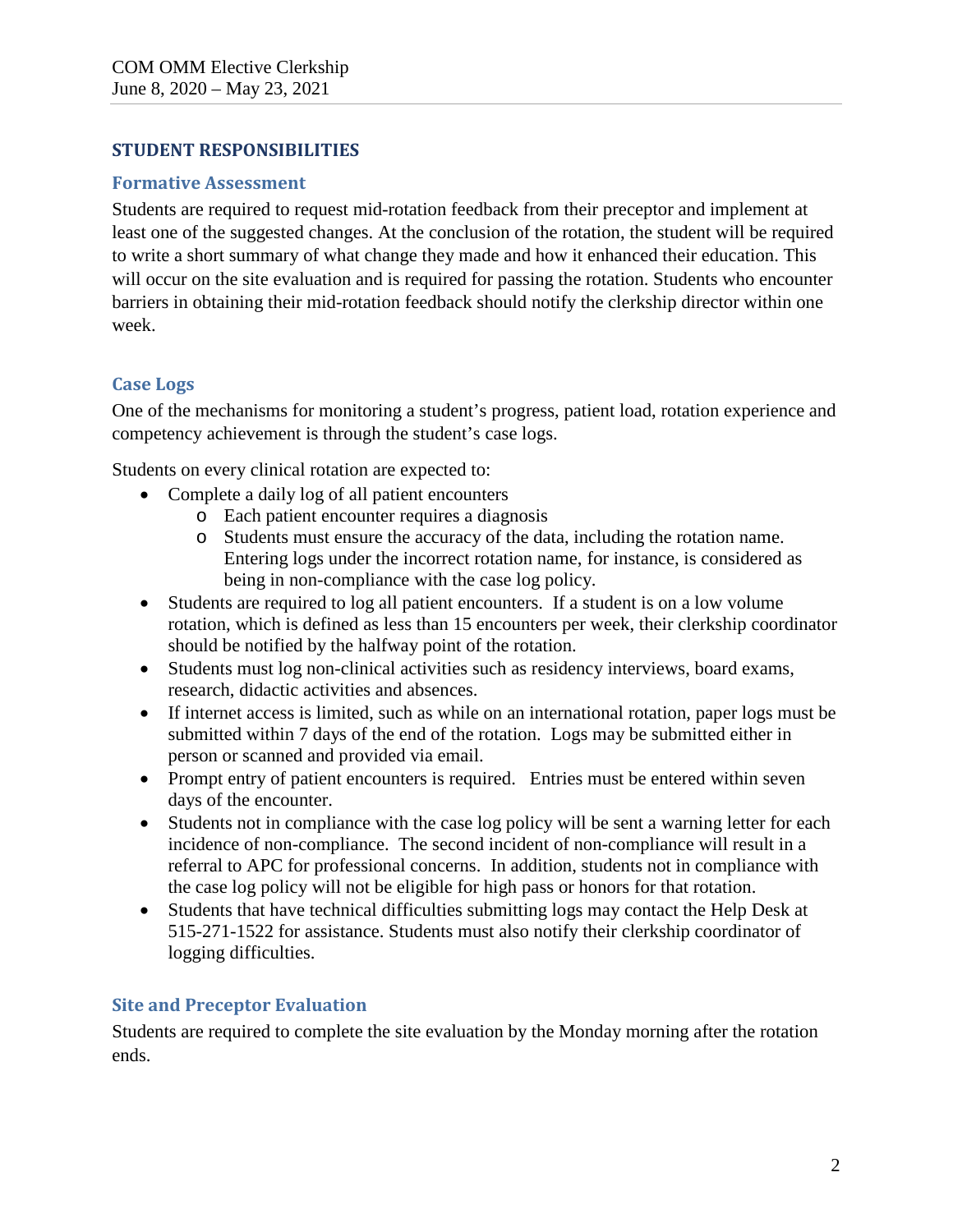#### **RECOMMENDED RESOURCES FOR LEARNING**

#### **Recommended Textbooks/eResources**

- AOA Glossary of Terms; found at <http://www.aacom.org/resources/bookstore/Documents/GOT2011ed.pdf>
- Chila, Anthony G., D.O., F.A.A.O., FOUNDATIONS OF OSTEOPATHIC MEDICINE, William and Wilkins, Baltimore, 3<sup>rd</sup> Edition, 2011.
- DeStefano, Lisa A, D.O., GREENMAN'S PRINCIPLES OF MANUAL MEDICINE, Williams and Wilkins, Baltimore, 2011
- DiGiovanna, Eileen L., D.O., F.A.A.O. and Schiowitz, Stanley, D.O., F.A.A.O., AN OSTEOPATHIC APPROACH TO DIAGNOSIS AND TREATMENT, J.B. Lippincott Co., Philadelphia, 2005.
- Hoppenfeld, Stanley, M.D., PHYSICAL EXAMINATION OF THE SPINE AND EXTREMITIES, Appleton-Century-Crofts, New York, 1976.
- Jenkins, David B., Ph.D., HOLLINSHEAD'S FUNCTIONAL ANATOMY OF THE LIMBS AND BACK, Saunders, Philadelphia, PA, 2009
- Magoun, Harold, D.O., F.A.A.O., OSTEOPATHY IN THE CRANIAL FIELD, 1976.
- Myers, Harmon, D.O., CLINICAL APPLICATION OF COUNTERSTRAIN, Osteopathic Press a division of Tucson Osteopathic Medical Foundation, 2006
- Schuenke, Michael, THIEME ATLAS OF ANATOMY, Thieme, Stuttgart, NY, 2006
- Still, A.T., M.D., D.O., AUTOBIOGRAPHY OF ANDREW T. STILL, A.T. Still, Kirksville, MO., 1897.
- Article #1 *Structural Pelvic Function*; Fred L, Mitchell; Academy of Applied Osteopathy Year Book • 1958 • 71-90.
- Article #2 *Syndromes of the Lumbar Spine, Pelvis and Sacrum;* Phillip Greenman, Physical Medicine and Rehabilitation Clinics of North America, Volume 7 • No. 4 • November 1996 773-785.
- Article #3 *Diagnostic Touch: Its Principles and Application;* Rollin E. Becker, DO; Academy of Applied Osteopathy Year Book• 1963 • 32-40.
- Article #4 *The Emerging Concept of the Osteopathic Lesion*; Irvin M. Korr, Ph.D.; JAOA Vol 48 • No 3 • November 1948 • 127-138.
- Article #5 "24. The Cranial Bowl." Sutherland, William G.; Contributions of Thought: The Collected Writings of William Garner Sutherland, D.O., Pertaining to the Art and Science of Osteopathy including the Cranial Concept in Osteopathy Covering the Years 1914-1954. Ed. Adah Strand. Sutherland and Anne L. Wales. Fort Worth, TX: Sutherland Cranial Teaching Foundation, 1998. 165-82. Print.
- Article #6 *Hemodynamic Effects of Osteopathic Manipulative Treatment Immediately after Coronary Artery Bypass Graft Surgery*; Albert H. O-Yurvati, DO; Michael S. Carnes, DO; Michael B. Clearfield, DO; Scott T. Stoll, DO, PhD; and Walter J. McConathy, PhD; JAOA • Vol 105 • No 10 • October 2005 • 475-481.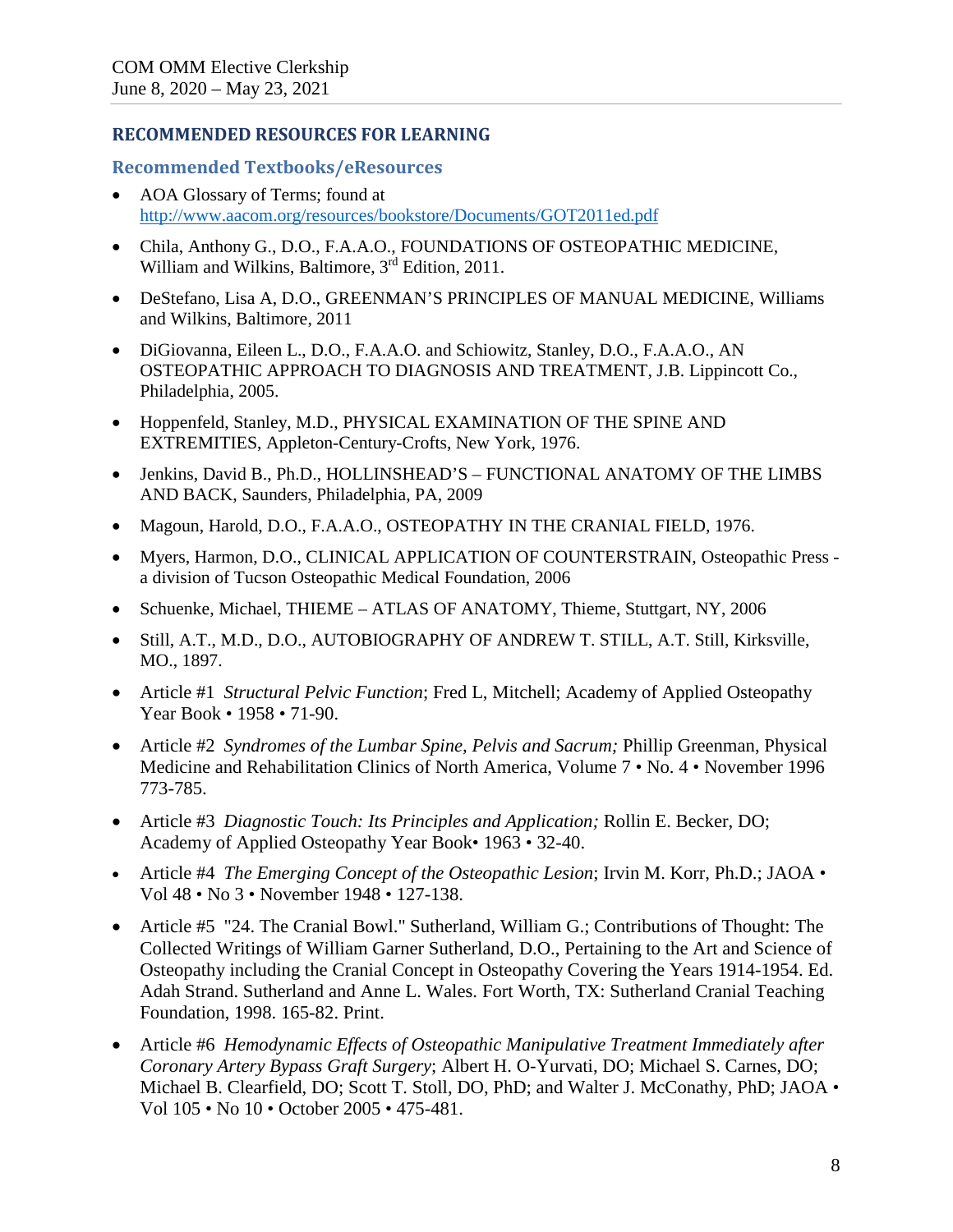- Article #7 Effect of Osteopathic Manipulative Treatment on Middle Ear Effusion Following Acute Otitis Media in Young Children: A Pilot Study; Karen M. Steele, DO; Jane E. Carreiro, DO; Judith Haug Viola, DO; Josephine A. Conte, DO; and Lance C. Ridpath, MS; JAOA • Vol 114 • No 6 • June 2014 • 436-447.
- Article #8 Multicenter Osteopathic Pneumonia Study in the Elderly: Subgroup Analysis on Hospital Length of Stay, Ventilator-Dependent Respiratory Failure Rate, and In-hospital Mortality Rate; Donald R. Noll, DO, Brian F. Degenhardt, DO, Jane C. Johnson, MA; JAOA • Vol 116 • No 9 • September 2016 • 574-587.
- Article #9 PROMOTE Study: Safety of Osteopathic Manipulative Treatment During the Third *Trimester by Labor and Delivery Outcomes,* Kendi L. Hensel, DO, PhD; Brandy M. Roane, PhD; Anita Vikas Chaphekar, OMS III; and Peggy Smith-Barbaro, PhD; JAOA • Vool 116 • No 9 • November 2016 • 698-703.
- Article #10 *Correlation of Somatic Dysfunction With Gastrointestinal Endoscopic Findings: An Observational Study;* Karen T. Snider, DO; Robert P Schneider, DO; Eric J. Snider, DO; Jay B. Danto, DO; Charles W. Lehnardt, DO;Christopher S. Ngo, DO; Jane C. Johnson, MA; and Timothy A. Sheneman, DO; JAOA • Vol 116 • No 6 • June 2016 • 358-369.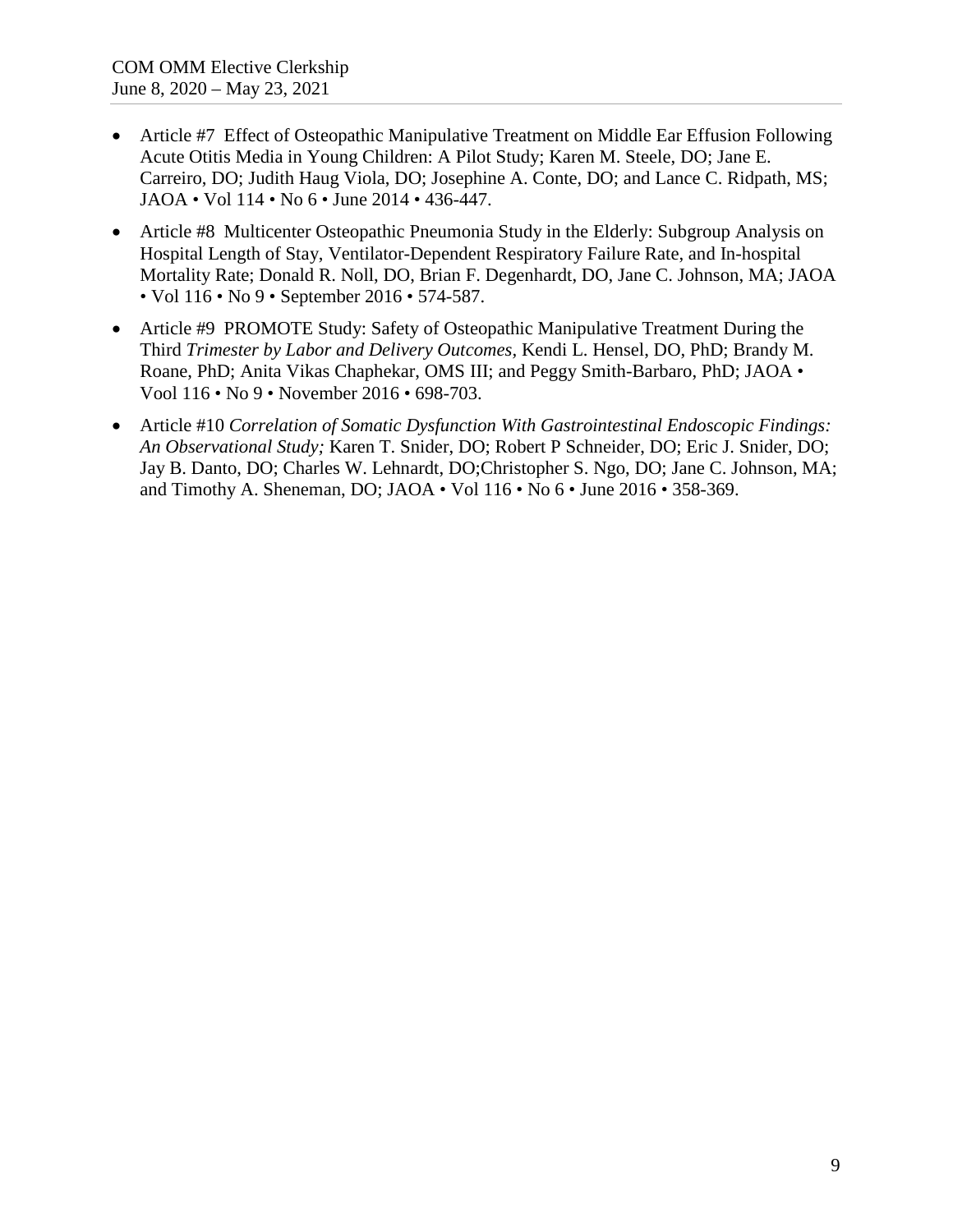# **COM Clerkship Syllabus Addendum**

## **COURSE POLICIES**

## **ATTENDANCE**

The educational hours will be determined by the preceptor and must be in accordance with ACGME work hour guidelines. Educational time/hours include clinical time and required didactic activities. Maximum educational time on a 4-week rotation is 320 hours. Students are expected to be on rotation at least 5 days per week. If a student is scheduled by the preceptor for less than 144 hours of educational time on a 4-week rotation, the student may learn from another preceptor, which preferably would be a physician but could be a physician assistant, nurse practitioner, certified nurse anesthetist, radiology technician, as long as this makes up no more than 25% of total rotation hours. If no other preceptors are available, the student must notify their clerkship coordinator as soon as possible to arrange for more clinical time elsewhere or an assignment. Students are to be on rotation no more than 6 consecutive days.

The link to the ACGME Common Program Requirements, which addresses duty hours, is [https://www.acgme.org/Portals/0/PFAssets/ProgramRequirements/CPRResidency2019.pdf.](https://www.acgme.org/Portals/0/PFAssets/ProgramRequirements/CPRResidency2019.pdf)

## **ABSENCE POLICY**

*Absences:* Students may miss rotation time for several reasons, which may include illness, residency interviews, and educational conferences/absences. Regardless of the reason for the absence, the following procedure applies.

For excused absences, students are allowed to miss a maximum of two days during a two-week rotation and four days during a four-week rotation. No more than two days will be approved for a single event or activity and students are not to miss more than two days in a single week. Planned absences requested over the first two days of the rotation will not be approved.

Students missing any time on their rotation must notify the following individuals as soon as possible:

- clinical site and preceptor
- site coordinator, and
- DMU clerkship coordinator.

If the absence is greater than two days and because of illness, students are required to provide their clerkship coordinator with a physician's note. Notes from preceptors will not be accepted. The note must address the following:

- Documentation of the illness
- Documentation of the resolution of illness and release of the student back to duty.

*Unexcused Absences:* Absences are considered unexcused if the student fails to communicate their absence with the preceptor, site contact, and DMU clerkship coordinator or if an absence is not approved by Des Moines University. Unexcused absences will be tracked over the course of the clinical years. For the first unexcused absence, a student will receive a letter of warning. For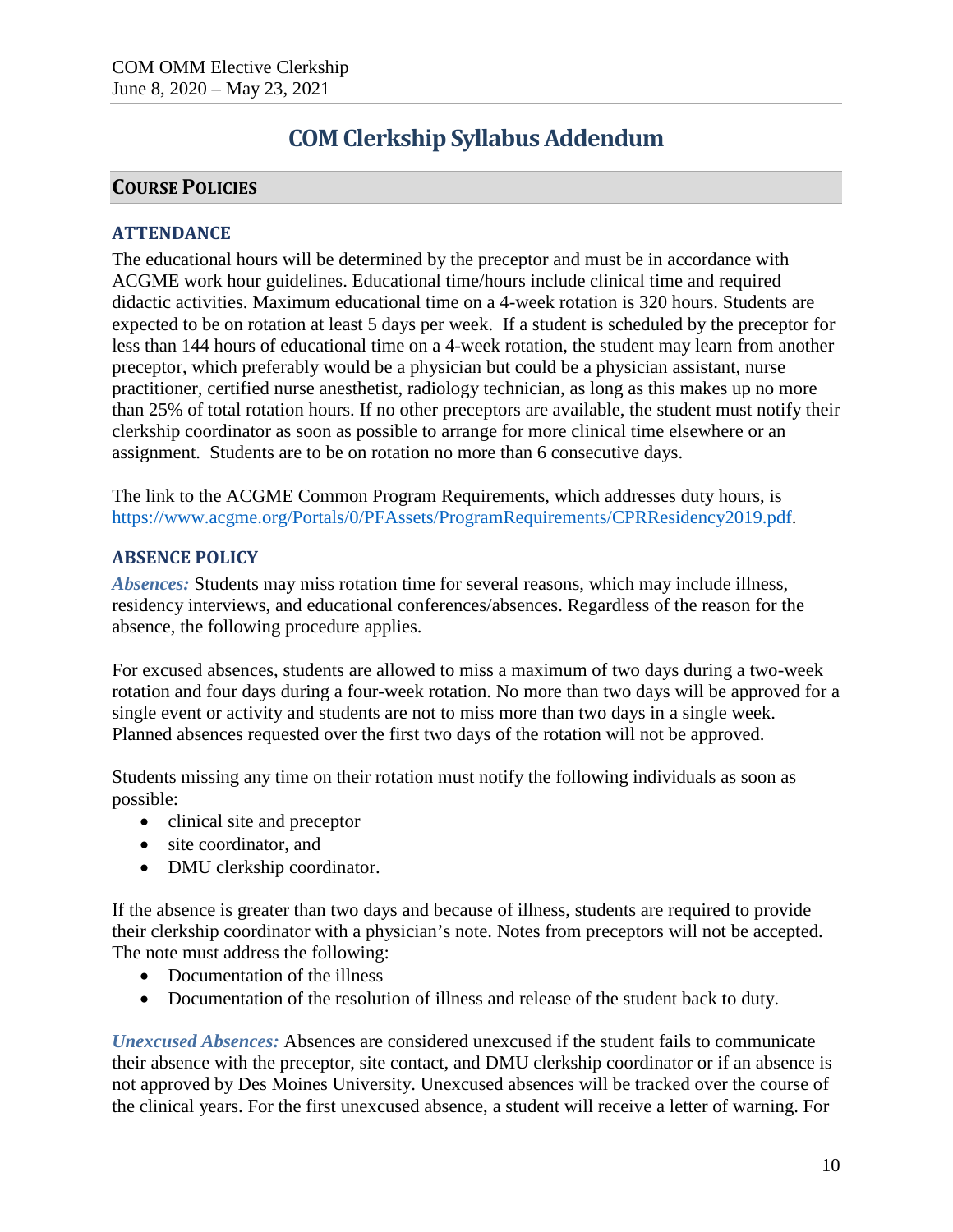the second unexcused absence, the student will receive a letter of warning and be referred to the Academic Progress Committee. If the student has a third unexcused absence during their clinical training, it will result in rotation failure.

*Absences for Residency Interviews and Board Exams:* Students may be absent from clinical rotations for board exams and residency interviews. The following guidelines apply for these specific circumstances:

- Students are encouraged to give as much notice to their clinical site and clerkship coordinator as possible when scheduling residency interviews. Des Moines University requests at least 14 days' notice when scheduling residency interviews. Exceptions can be made if a student is offered a last-minute interview spot, pending the approval of the clinical site.
- Exceptions may be made for maximum number of days missed from rotation to accommodate residency interviews. This is on a case-by-case basis and factors taken into account include:
	- o Total number of planned absences already scheduled during the rotation
	- o Number of days already planned to be missed during the same week as the pending request
	- o Days already missed from the rotation due to illness
	- o Structure of the rotation such as hours scheduled and ability to make up the clinical time
	- o Site specific policies regarding the maximum number of missed days allowed during the rotation
- All residency interview absences must be approved by the clinical site. Sites frequently have their own policies for maximum number of days missed from a rotation and minimum notice required for absences. In the case where a site's policy is more restrictive than the Des Moines University policy, Des Moines University will honor the site's policy.
- If missing a significant amount of time from a rotation for residency interviews, a student may be required to use time off in order to accommodate the time away from rotations.
- Board exam days are credited as clinical time, but travel days to the board exams are considered days off from rotations.

*Conference Absences:* Students are encouraged to engage in non-clinical opportunities while on clinical rotations. The following provides guidance for students to receive permission and credit for these activities. Each student can be approved for up to one conference absence per academic year. Some examples of educational activities include:

- OMM-related education activities for OMM Fellows, as approved by the OMM Department Chair
- Participation in national or state osteopathic, medical, or student boards/committees (e.g. AOA, ACOEP, ACOFP, COSGP, UAAO, AMSA, IOMA, etc.)
- Other educational activities as preapproved by the clinical site and Associate Dean for Clinical Affairs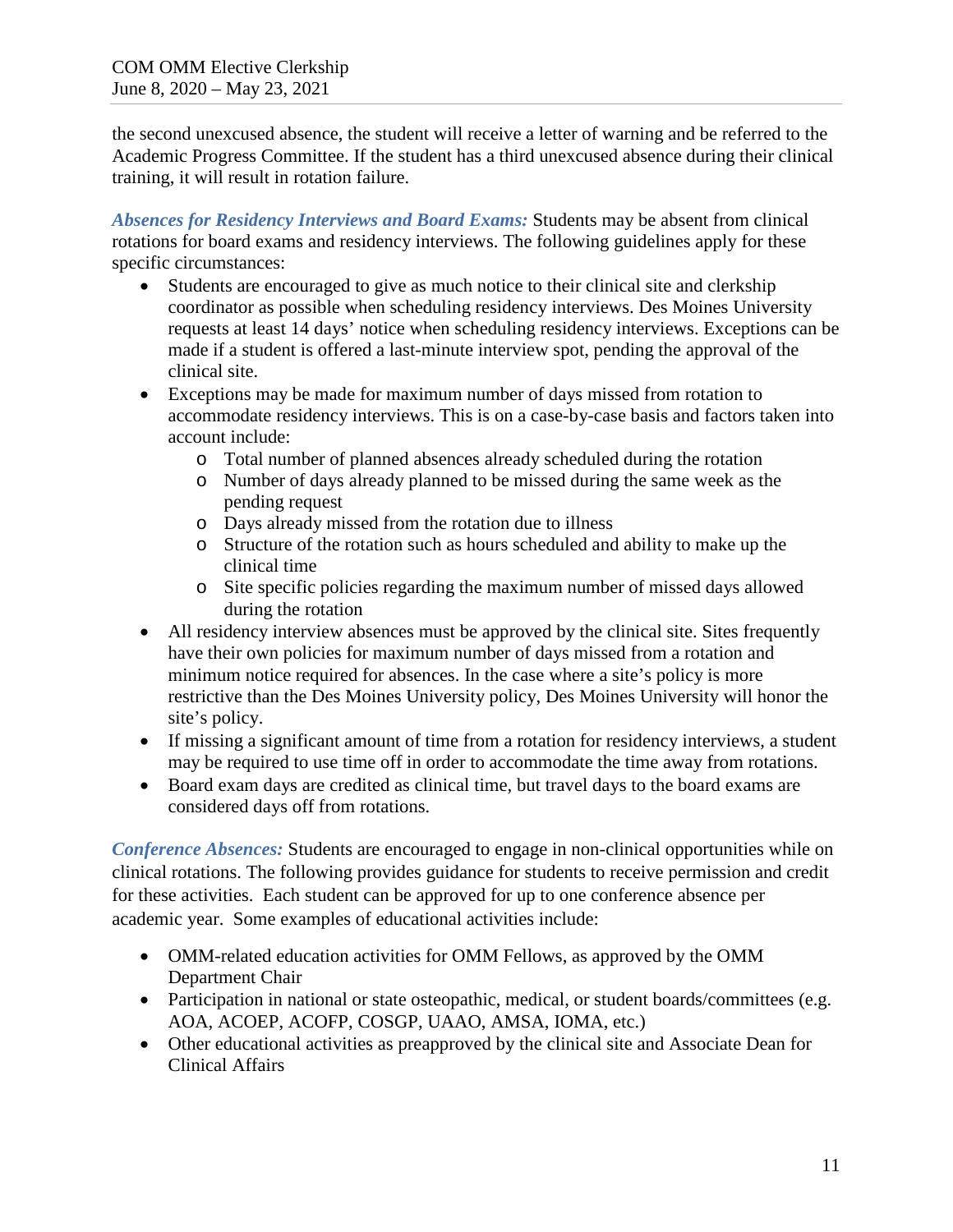- Students will be allowed to attend one medical conference per year for networking with residencies
- Master's courses required for dual degree students

Additional items to consider when requesting an educational absence follow:

- All educational absences are subject to the approval of the clinical preceptor, rotation site, and Office of Clinical Affairs
- In addition to the approval process outlined above, any educational absence that will be greater than two days will require any days greater than two days missed to be made up. Make up for educational absences must be clinical time outside time already scheduled on the rotation.
- When requesting the educational absence of greater than two days, the student should outline a plan for making up time otherwise the request may be sent back to the student or denied. If the time greater than two days missed cannot be made up with clinical experience, the request will be denied.
- The student may work with his or her preceptor, clerkship coordinator, Director of Undergraduate and Graduate Development, or Associate Dean for Clinical Affairs if needing assistance in creating a make-up plan.
- All requests should be submitted via Special Circumstance and at least 30 days prior to the date of the requested time off. Failure to adhere to this 30-day policy may result in denial of the request.
- As with all absences, all educational absences must be logged.
- Approval for an educational absence is subject to the student's overall academic and professional record.
- Travel to and from any activity is not considered clinical education time and will be included in the student's case log.
- Students are responsible for travel and conference expenses.
- Any student, absent from clinical rotations for an educational absence without seeking prior approval is in violation of this policy and may be subject to disciplinary action.

*Leaves of Absence:* Any extended absence, including those due to illness or family emergencies, may require the student to take a voluntary leave of absence (LOA). The student would have an opportunity to make up missed clerkship time at a later date. An LOA may delay the student's rotation schedule and subsequent advancement to the next academic year, graduation and/or match and residency.

*Make-up Policy:* Students will be required to make up excused missed rotation time if they miss more than two shifts in a week or the maximum missed time allowed for rotations as outlined under the "Attendance" heading. Students may make-up missed time by doing one of the following:

• Participate in clinical activity at the site on a weekend. This is the preferred make-up activity and will be the expected make-up plan if the site has weekend or extended weekday hours.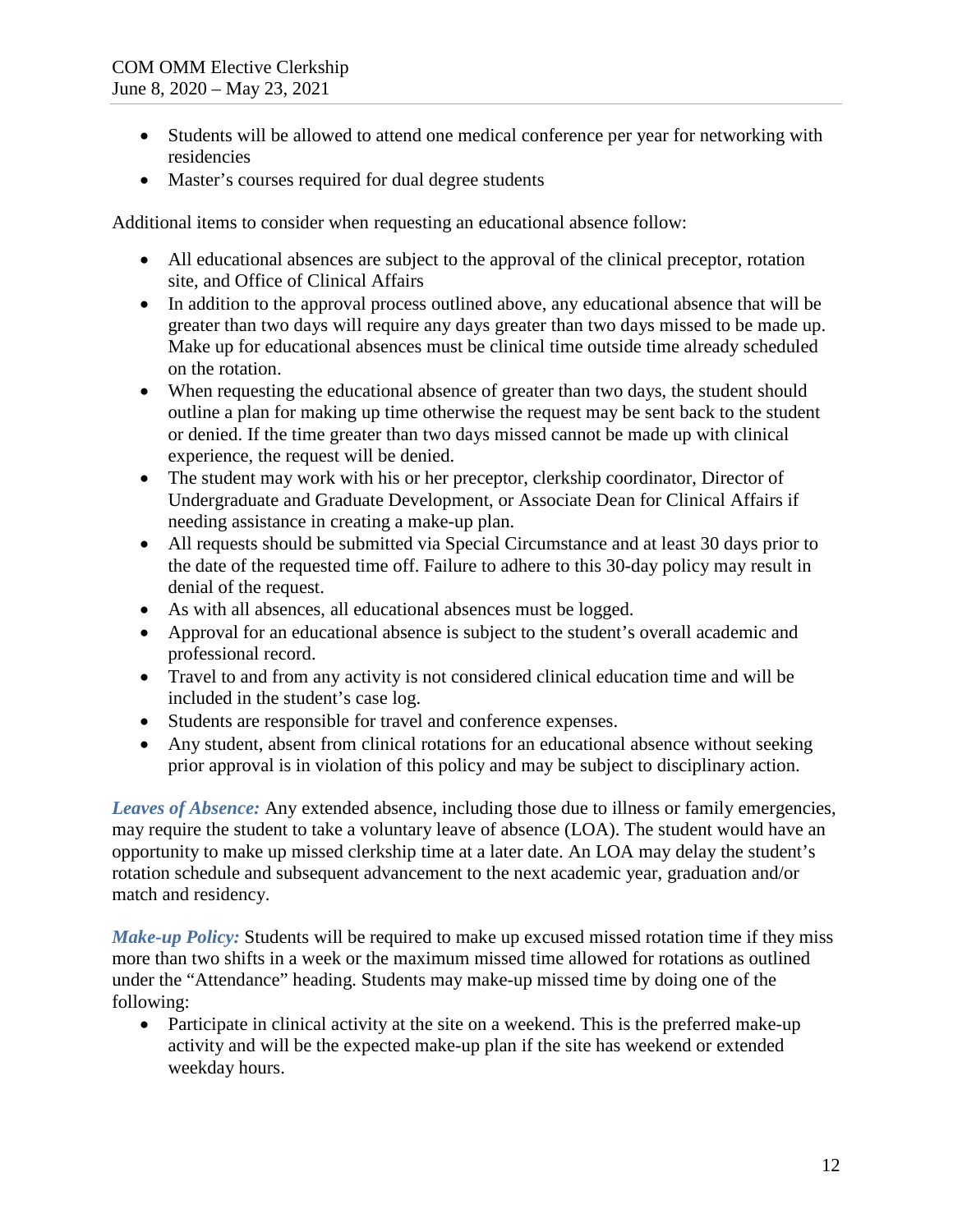- If the rotation is at a site without weekend hours, the missed rotation time may be made up in the form of an assignment which may include:
	- o Online modules
	- o Reading assignment
	- o Research or practice improvement project
	- o Reflection paper

The student's preceptor may be consulted when determining the requirements of the assignment. When notifying their clerkship coordinator of the missed time, the student should include a plan for making up time missed greater than two days. The student may work with his or her preceptor, clerkship coordinator, Director of Undergraduate and Graduate Development, or Associate Dean for Clinical Affairs if needing assistance in creating a make-up plan. Students who do not make up missed rotation time may delay their progression to the next academic year, graduation and/or match eligibility.

Didactic sessions missed will be made up as decided by the clerkship director on a case-by-case basis. Post rotation exam make-up is discussed in the Post Rotation Exam Policy section.

*Holiday Policy:* Students are expected to be on rotation on holidays unless the facility is closed, and/or they are told not to attend by their preceptor or site contact. As with all absences from rotation, regardless of reason, holiday absences must be logged in the case logs.

*Inclement Weather Policy:* Students will likely encounter inclement weather during their clinical years. If a student has been notified by the site that s/he is not expected on rotation due to inclement weather, the student should select a reading topic to do from home. If a student feels that his or her safety is at risk if traveling to rotation in inclement weather, he or she must notify the site, preceptor, and DMU clerkship coordinator immediately of the decision to be at home and, in addition, notify his or her coordinator of the topic they will study from home. As with all absences from rotation, regardless of reason, inclement weather absences must be logged in the case logs.

## **EVALUATION**

## **Examinations and Other Summative Assessment Methods:**

A clinical evaluation form must be completed by the attending physician and submitted to the Office of Clinical Affairs at the completion of each clinical rotation in order for a grade to be assigned. For rotations where the student works with residents, a resident may complete the clinical evaluation form, but it must be co-signed by the attending physician. Only one evaluation form will be accepted for each rotation. In order to receive a passing grade in a core rotation that requires a post rotation exam, a student must pass both components: the clinical evaluation and the post rotation exam.

## **Grading:**

For the core clinical clerkships of family medicine, general internal medicine, psychiatry, general pediatrics, general surgery, obstetrics/gynecology, and emergency medicine, the following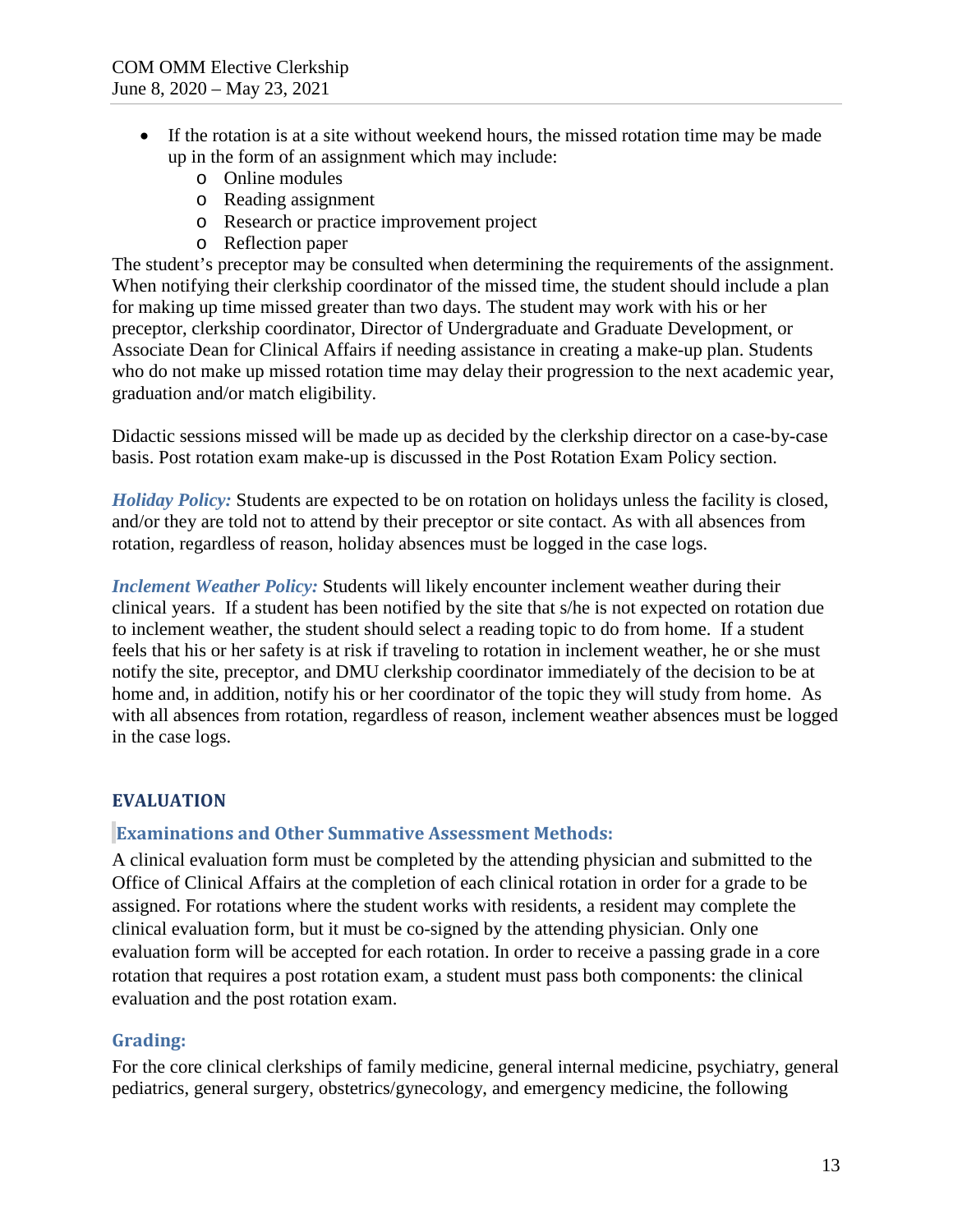grades are possible: Honors, High Pass, Pass, and Fail. All other rotations, both elective and required, are pass/fail.

If the student receives four or five "below expectations" ratings on a single preceptor evaluation, the student will be issued an academic warning letter. If a student receives four or five "below expectations" on a single preceptor evaluation a second time, the student will be referred to the Academic Progress Committee for poor performance. They will be required to meet with the Clerkship Director or Associate Dean for Clinical Affairs to discuss the student's areas for improvement and develop an action plan for improving performance.

*Core Clinical Clerkships:* Grading for the core clinical clerkships are determined by the preceptor evaluation and post rotation examination scores. Both components must be passed for the student to receive a passing grade. Core clinical clerkships are the required third year family medicine, general internal medicine, obstetrics and gynecology, psychiatry, general surgery, and general pediatrics. The required emergency medicine, which can be completed in either the OMSIII or OMSIV year, is also considered a core clinical clerkship. These are the only rotations where a "Honors" or "High Pass" grade is possible. Criteria for Honors and High Pass are below.

| <b>Score Ranges</b>                                                                                                                                                                  | <b>Grade</b> |
|--------------------------------------------------------------------------------------------------------------------------------------------------------------------------------------|--------------|
| Average rating in both the BMD and PED of $\geq 4.6$<br>AND a COMAT score of $\geq$ 105                                                                                              | Honors*      |
| Average rating in both the BMD and PED of $\geq 4.6$<br>AND a COMAT score of $\geq$ 95 OR<br>Average rating in both the BMD and PED of $\geq 4.0$<br>AND a COMAT score of $\geq$ 105 | High Pass*   |

BMD: Biomedical Domain on the clinical evaluation

PED: Professionalism and Ethics Domain on the clinical evaluation

\*To earn an Honors or High Pass grade in a clerkship, a student must not have any unauthorized absences during the clerkship and must not have failed the COMAT on initial attempt. The student must also be in compliance with the case log policy.

*Clerkship Failure:* A failing grade will be issued to any student who receives one of the following during a single rotation:

- 1. Three confirmed unexcused rotation absences.
- 2. Failing scores on all of the following key exams required for successful completion within a core clerkship - post-rotation exam, retake of post rotation exam, and oral exam.
- 3. One or more "unacceptable" ratings on any single preceptor evaluation form.
- 4. Six or more "below expectations" ratings on any single preceptor evaluation form.

*Post Rotation Exam Policy:* The following policy applies to all students on their third-year core required rotations which include: Family Medicine, General Internal Medicine, General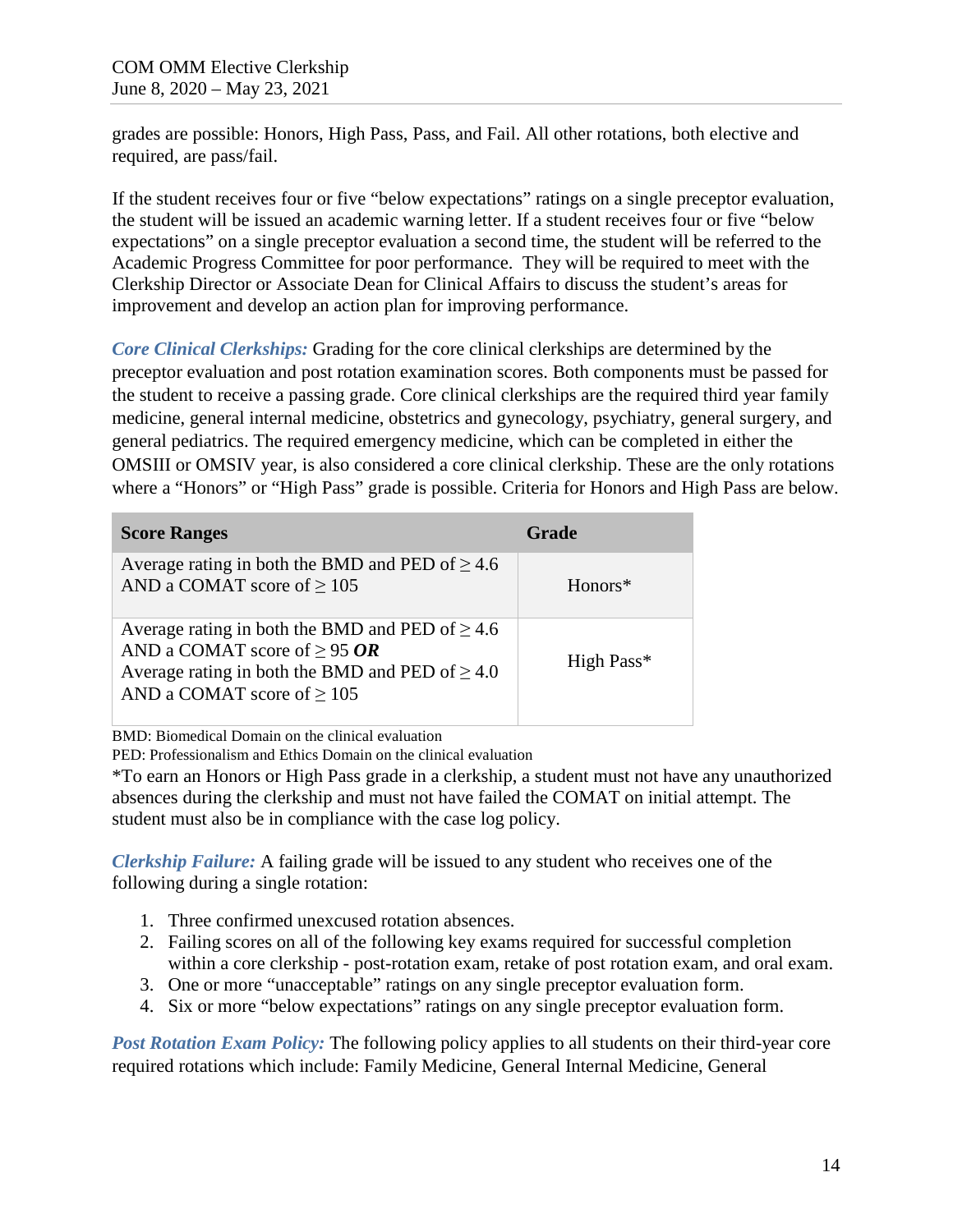Pediatrics, General Surgery, OB/GYN and Psychiatry. This policy also pertains to students on their 3<sup>rd</sup> or 4<sup>th</sup> year Emergency Medicine or OMM rotations.

- 1. All students are required to take a post rotation examination after each core rotation. The Family Medicine post rotation exam is to be taken after the  $1<sup>st</sup>$  four-week required Family Medicine rotation. The post rotation exam must be taken on the last Thursday or Friday of the clinical rotation.
	- Emergency Medicine, Family Medicine, General Surgery, Internal Medicine, OB/GYN, Pediatrics and Psychiatry examinations will be completed through the NBOME – COMAT website. The minimum passing score is 80.
	- OMM examinations will be completed through the learning management system. The minimum passing score is 70.
	- Any student on a clerkship with a required post rotation exam will receive an email from the department's academic assistant mid-way into the rotation to arrange the exam. If a student has not received information on the exam, the student is required to contact the appropriate academic assistant by Tuesday morning of the 3<sup>rd</sup> week of the rotation to ensure that all students are enrolled for the exam.
	- All exams must be monitored by a DMU-approved proctor.
	- No food, drinks, books, notes, PDAs, i-Touches, cell phones, or other electronic devices are allowed during the exam.
	- If students take an end-of-rotation exam on Thursday or Friday morning, they are expected to report to their clerkship following the exam.
	- Accommodations granted to students by DMU will be honored in the post rotation exam.
- 2. Extensions for completing these examinations may be authorized due to illness or emergencies. To be considered for an extension, the student must:
	- Contact the department academic assistant via phone or email as soon as the student realizes that an extension is required.
	- Explain the circumstances regarding the situation, and why it will not be possible to complete the examination within the specified period of time.
	- Granting of extensions will be approved on a case-by-case basis. The clerkship director will make the final decision as to whether or not an extension is granted.
	- If granted an extension, students are expected to take the end of rotation exam by the deadline set by the Clerkship Director or the exam attempt will be recorded as score of 0.
- 3. Post Rotation Exam Failure:
	- Students who fail their post rotation exam will not be eligible for Honors or High Pass for that rotation.
	- Students must contact the department's academic assistant within 48 hours of being notified of an examination failure to arrange a retake of the examination.
		- o The post rotation examination must be retaken within 14 calendar days of the notification of the initial exam failure. If a student does not retake the post rotation exam within 14 calendar days of the notification of initial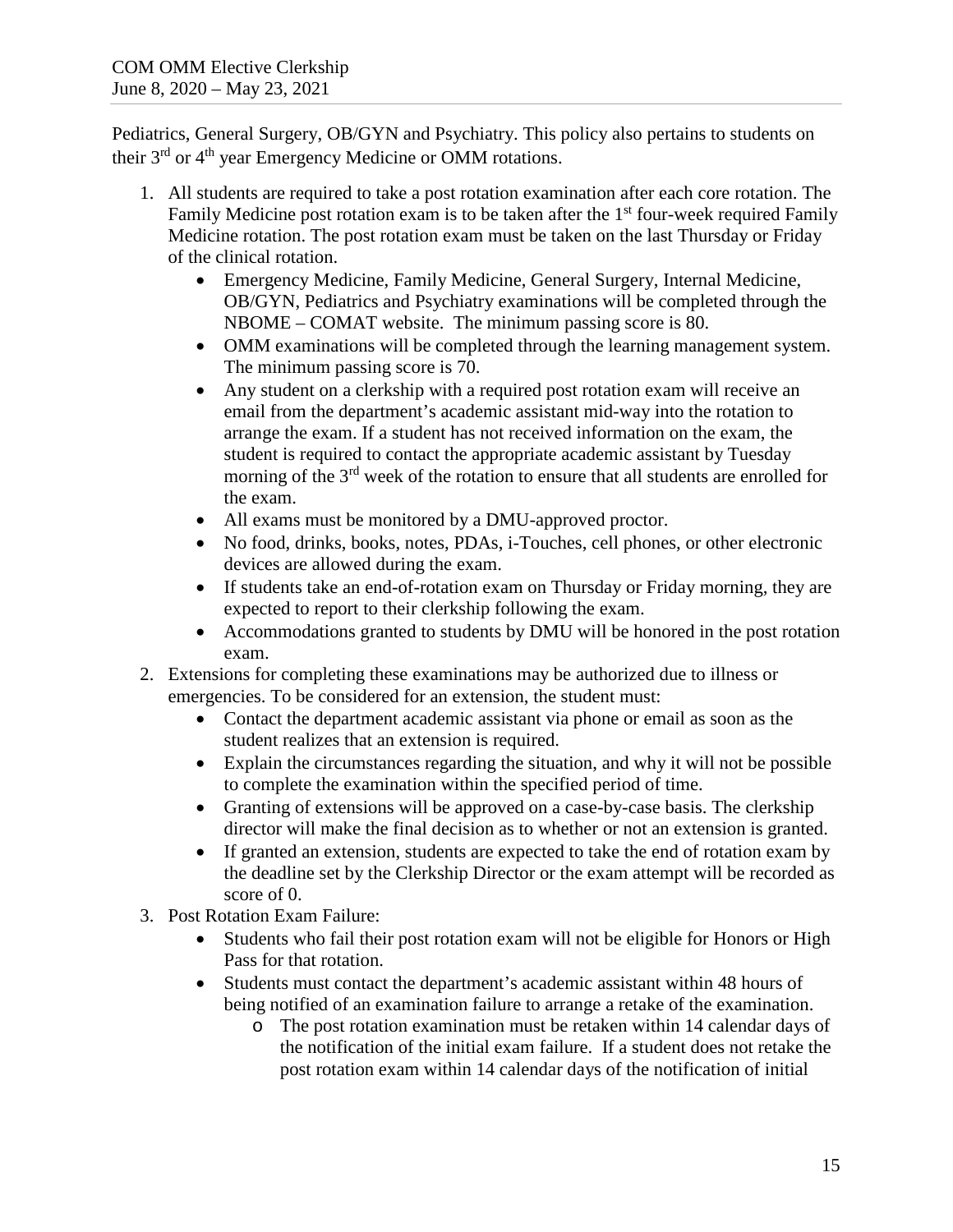exam failure, the posted score for the second attempt will be recorded as a 0.

- o If the student achieves a score of 80 or higher on the retake, the minimum passing score of 80 will be reported to Clinical Affairs.
- Students who fail the post-rotation retake must contact the department's academic assistant within 48 hours.
	- o The academic assistant will schedule the student for an oral examination.
	- The oral remediation exam will be videotaped/recorded.
	- o The clerkship director, as well as other DMU faculty members, will be present for the administration of each oral examination.
	- o The student is responsible for making all arrangements, including time off from their current rotation as well as travel back to the University for the oral examination.
	- o Failure of the oral examination will result in failure of the rotation.
	- o The oral examination will be taken within 28 days of the notification of the failure of the second end of rotation exam. If the student does not take the oral examination within 28 days of the notification of failure of the second end of rotation exam, a failing score will be entered for the oral exam and the student will fail the rotation.
	- o Oral examination details:
		- o The oral examination will be face to face with the student and examiners, taking place on campus or via teleconference technology.
		- o At least two examiners will conduct the oral exam, including the clerkship director. All examiners must be clinicians.
		- o Each examiner will test on content within the scope of his or her area of expertise.
		- o Content of the oral exam will be based on the clerkship syllabus.
		- o Oral examinations will not last longer than 90 minutes.
		- o All oral examinations will be video-taped.
		- o The grading of the examination is determined by the clerkship director. The oral examination score will be reported to Clinical Affairs as "pass" or "fail".

*Remediation:* Clerkship failures require remediation as determined by the appropriate college's Academic Progress Committee (APC).

If a student is required to repeat a clerkship that requires passage of a post rotation exam, the student will be required to retake the post rotation exam after the clerkship is repeated, regardless of previous score. Students are not eligible to earn an Honors or High Pass grade on a clerkship that is being repeated due to clerkship failure.